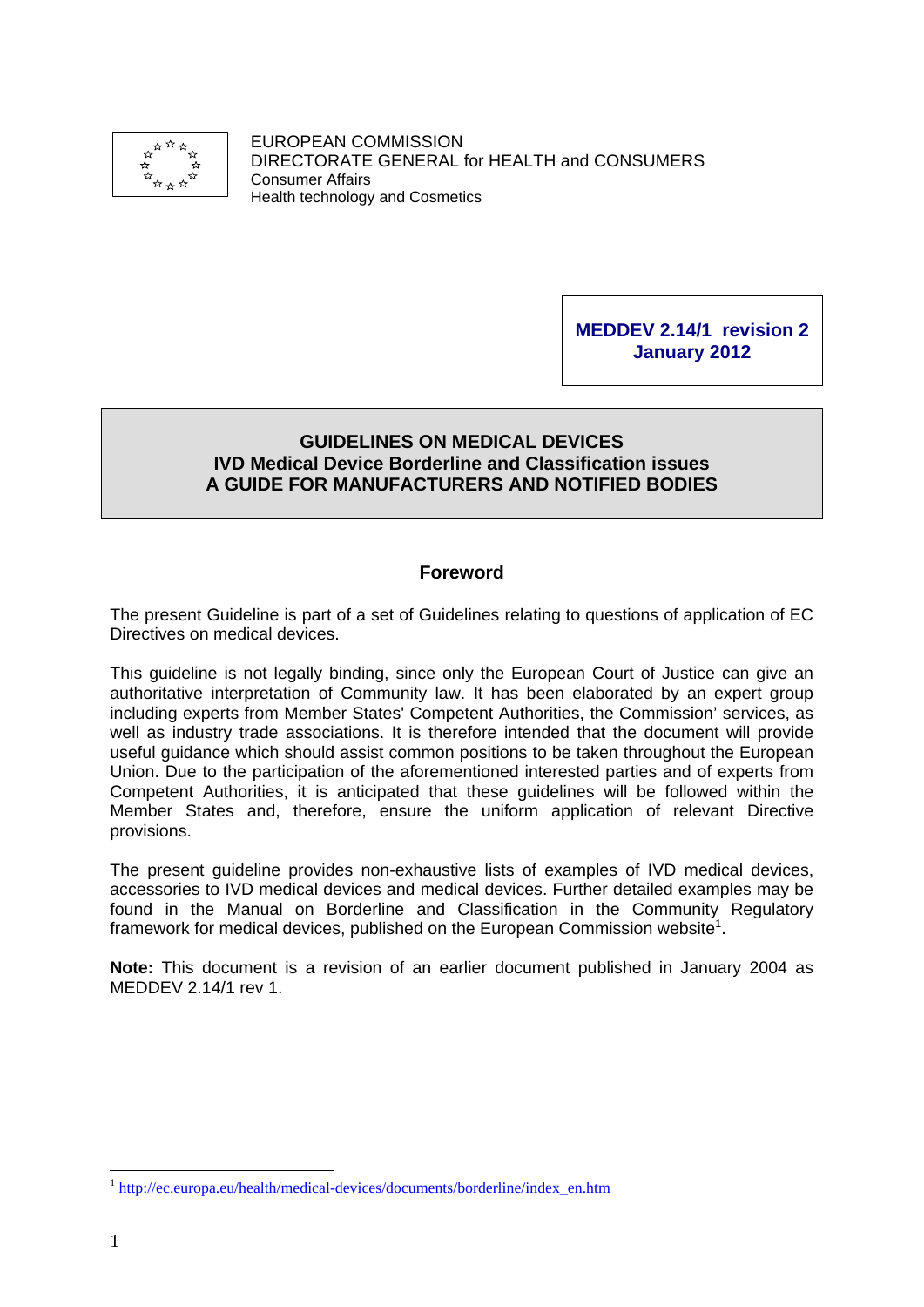#### **IN VITRO DIAGNOSTIC MEDICAL DEVICES: BORDERLINE ISSUES**

| <b>CONTENT</b>                                                              |
|-----------------------------------------------------------------------------|
| <b>Introduction</b>                                                         |
| <b>Part A - Qualification</b>                                               |
| 1. General principles of qualification                                      |
| 1.1. Definition of an IVD medical device                                    |
| 1.2. Accessories                                                            |
| 1.3. Specimen receptacles and products used for the collection of specimens |
| 1.3.1. Specimen receptacles                                                 |
| 1.3.2. Products used to obtain specimens                                    |
| 1.4. Products for general laboratory use                                    |
| 1.5. Products for research use only                                         |
| 1.6. IVD kits                                                               |
| 1.7. Control Materials                                                      |
| 2. Specific cases on qualification                                          |
| 2.1. Microbiological culture media                                          |
| 2.2. Stains                                                                 |
| 2.3. Devices with an invasive body contact for IVD purposes                 |
| 2.4. Devices where no specimen is involved                                  |
| 2.5. Devices involved in biological or chemical warfare                     |
| 2.6. Devices to be used in law enforcement                                  |
| 2.7. Relation with the Biocides Directive 98/8/EC                           |
|                                                                             |
| <b>Part B - Classification</b>                                              |

# **1. General principles on Classification**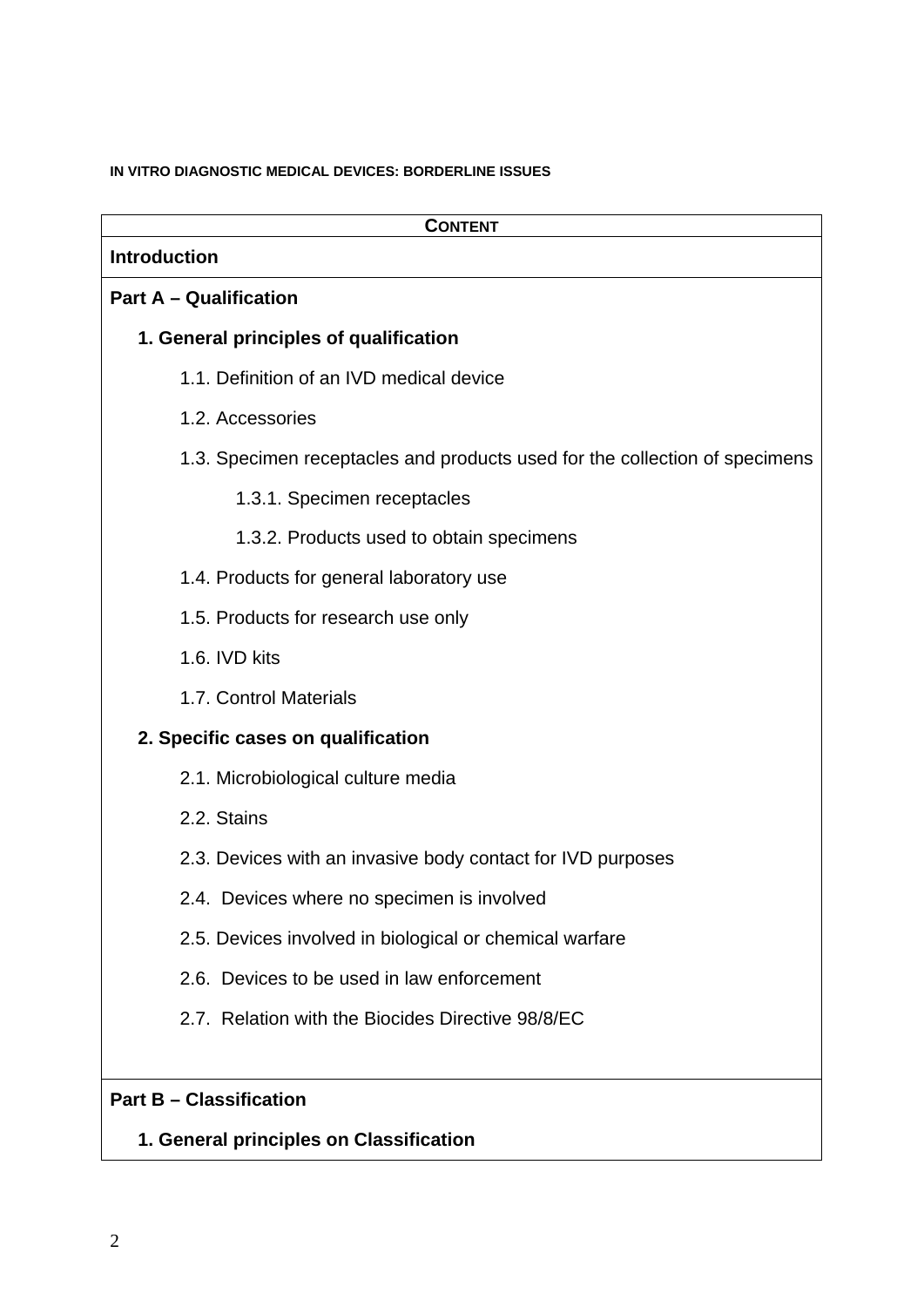1.1. Interpretation of annex II, list A

1.1.1. Interpretation of "marker of infection" wording

1.1.2. Clarification of "rare" blood groups and subgroups

1.2. Interpretation of annex II, list B

1.2.1. Classification of Chlamydia detection IVD medical devices

1.2.2. Classification of in vitro diagnostic kits measuring parameters which can be used for evaluating the risk of trisomy 21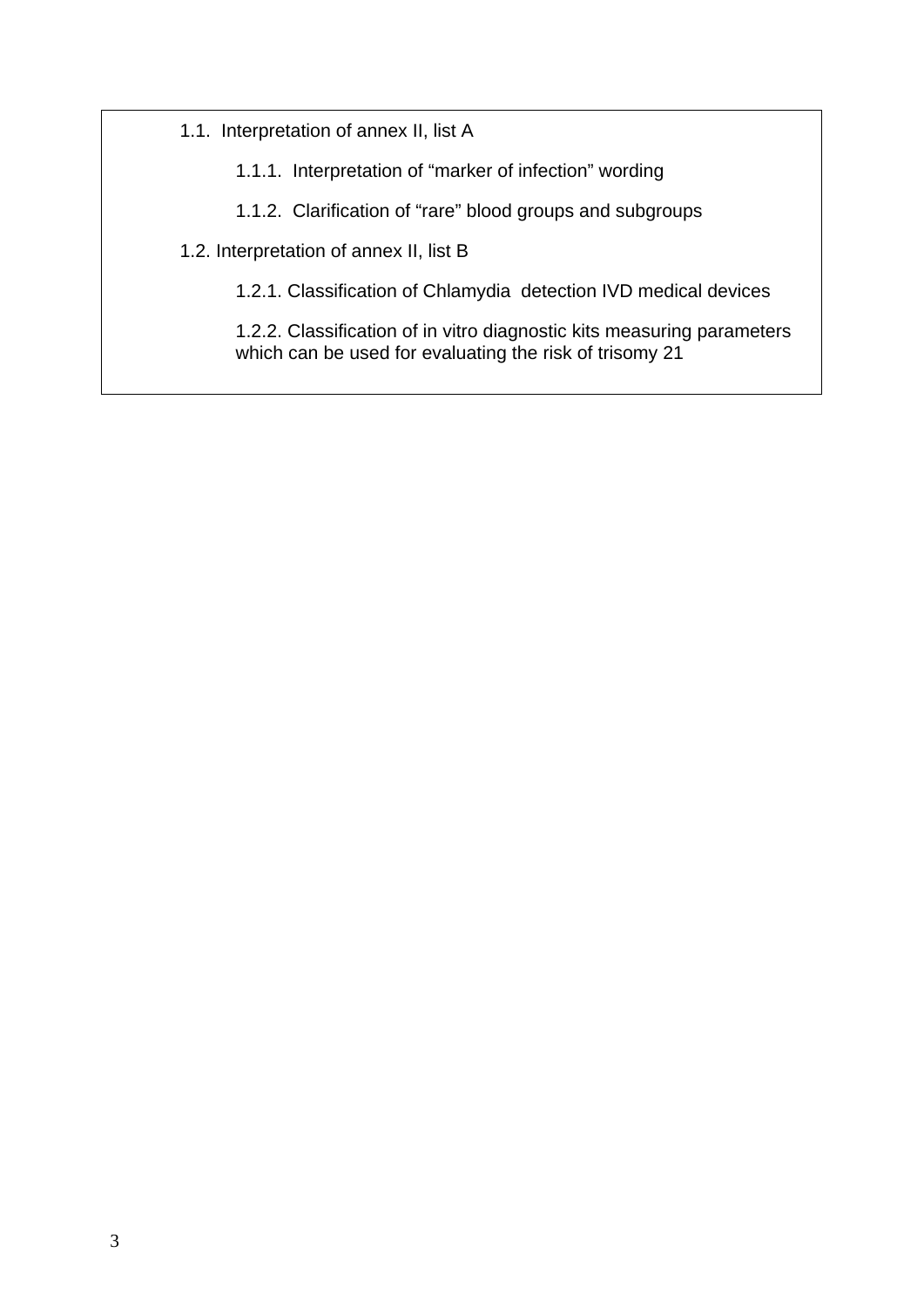## **IN VITRO DIAGNOSTIC MEDICAL DEVICES: BORDERLINE ISSUES**

#### **1. Introduction**

The demarcation between the IVD Medical Device Directive 98/79/EC (IVDD), on the one hand, and other sectoral legislation, on the other hand, in particular the Medical Device Directive 93/42/EC (MDD), is crucial for the proper implementation of these Directives and the correct interpretation and enforcement of national laws.

In particular, the qualification of a product as an IVD or as a medical device will have an impact on:

the essential requirements and the conformity assessment procedures to be followed,

- the appropriate technical specifications giving presumption of conformity (common technical specifications and harmonised standards),

- the selection of a competent designated notified body to conduct the conformity assessment procedure.

The demarcation between the IVDD and the MDD is of fundamental importance because the MDD foresees in its article 1 that this Directive shall not apply to IVD medical devices.

Therefore, it was recognised that the subject needs to be further explained and illustrated by practical guidance.

#### **Part A - Qualification**

#### **1. General principles of qualification**

In deciding on whether a product falls within the scope of the IVD Directive, the primary consideration are the definitions set up in article 1 (2) of Directive 98/79/EC.

#### **1.1. Definition of an IVD**

Article 1(2) (b) of the IVDD defines an IVD as:

*'in vitro diagnostic medical device' means any medical device which is a reagent, reagent product, calibrator, control material, kit, instrument, apparatus, equipment, or system, whether used alone or in combination, intended by the manufacturer to be used in vitro for the examination of specimens, including blood and tissue donations, derived from the human body, solely or principally for the purpose of providing information:* 

*— concerning a physiological or pathological state, or*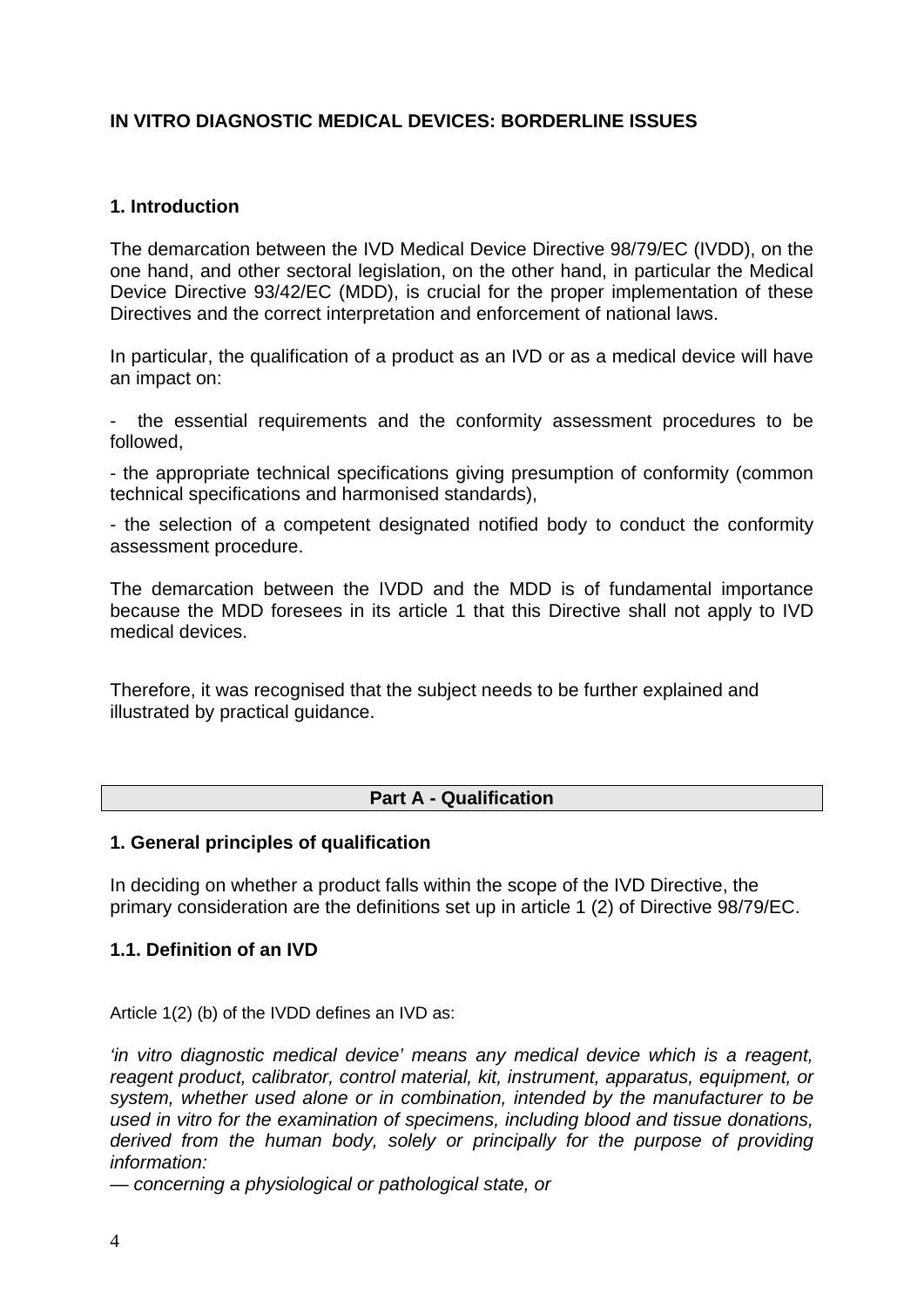*— concerning a congenital abnormality, or* 

*— to determine the safety and compatibility with potential recipients,* 

*or* 

*— to monitor therapeutic measures."* 

The essential characteristics of an IVD are that:

1. The principal intended purpose of an IVD is to **provide information on** one or more of the following medical purposes:

> \* information concerning a physiological state e.g. menopause assay, ovulation assay, pregnancy test or

\* information concerning a pathological state e.g. HIV assay

\* information concerning a congenital abnormality e.g. evaluation of the risk of trisomy 21

\* to determine the safety and compatibility with potential recipients e.g. determination of blood groups of the ABO system

\* to monitor therapeutic measures e.g. digitoxin assay

**Note** that tests for detecting drugs abuse/alcohol, intended to be used in law enforcement are not IVDs (see 2.6)

- 2. The IVD may provide this information either **alone or in combination** with other devices or products
- 3. The IVD is used *in vitro* **for the examination of a specimen** derived from the human body and where such specimen is never reintroduced into the body.

**Note** that if no specimen is involved, or if the examination takes place in or on the human body (*in vivo*), the devices intended to be used for this examination are not IVDs. (see 2.3 and 2.4)

**Examples:** - a pulse oxymeter emitting light through the fingertip and absorbing infrared light, to measure the oxy/deoxyhemoglobin ratio is not an IVD,

> - a continuous blood glucose monitoring system where the analytical function is carried out at the same time as the continuous specimen collection is not an IVD.

4. The IVD is used *in vitro* for the examination of a specimen derived from **the human body.** 

**Note** that devices for detection of e.g. pathological agents in the environment are not IVDs.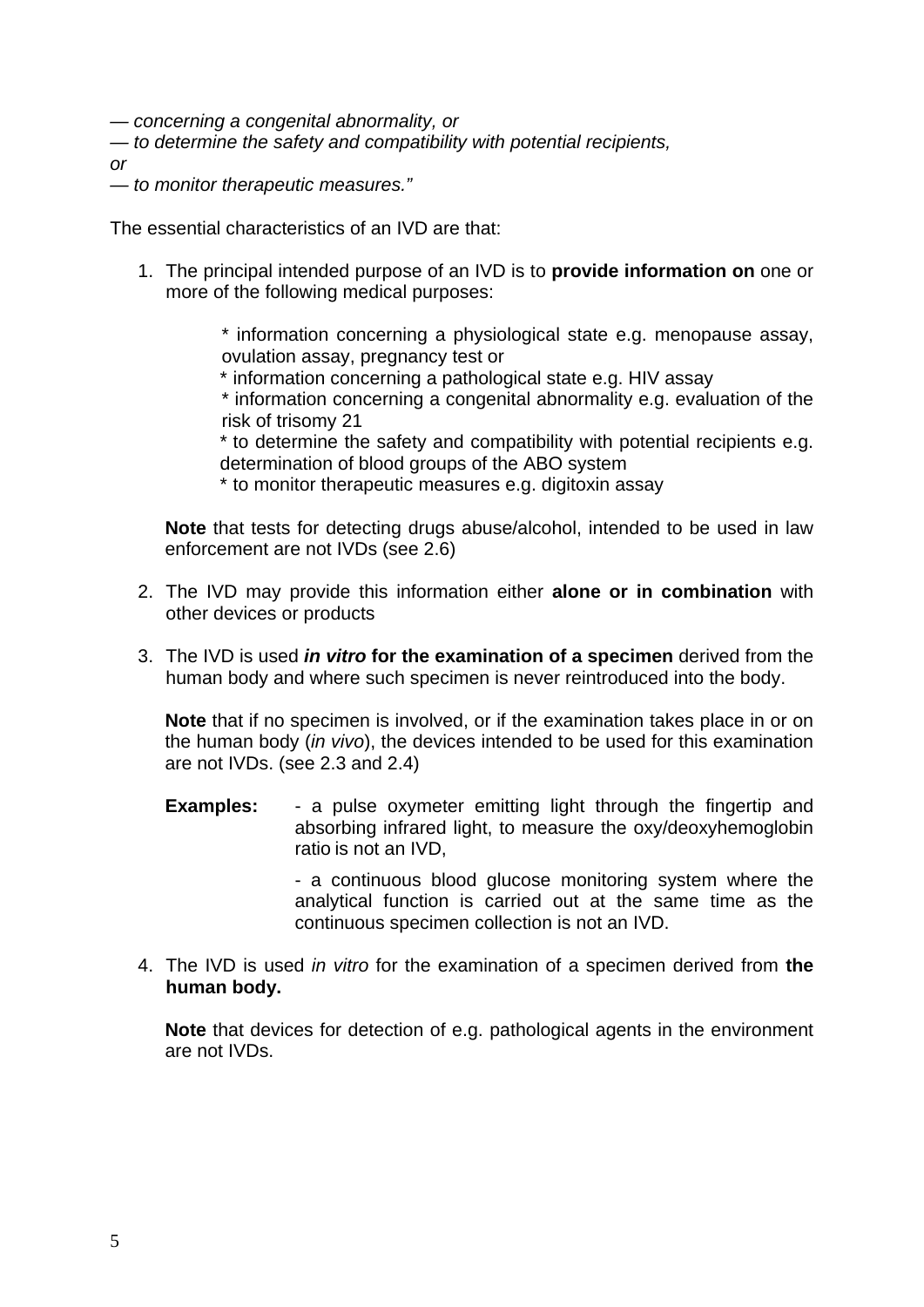From the definition it follows that in order to be qualified as an IVD the product must first fulfil the definition of a medical device<sup>2</sup> and therefore must be intended by its manufacturer to be used for a medical purpose<sup>3</sup>.

According to Article 1.2 (h) of the IVDD, the *"intended purpose" means the use for which the device is intended according to the data supplied by the manufacturer on the labelling, in the instructions for use and/or in promotional materials*.

There may be cases where 'claims' of a medical nature are made for certain products where those claims cannot be substantiated by technical, clinical and scientific data. If there is insufficient clinical, technical and scientific data to support the claims made, the product does not meet the requirements of the MDD and therefore shall not be CE marked as a medical device or an IVD.

Products cannot be brought into the scope of the IVDD, merely by mentioning 'for *in vitro* diagnostic use'.

On the other hand, a product might have several intended uses. If one of these intended uses is the *in vitro* examination of human specimens and if a medical purpose can be established based on sufficient and broadly agreed scientific, diagnostic and clinical evidence, then the product must comply with the requirements of the IVDD before the manufacturer can place it on the market.

Products cannot be placed on the market as "Research use only' (RUO) products if these products have a medical intended purpose.

#### **1.2. Accessories**

Directive 98/79/CE, article 1.2 (c) defines an accessory as *"an article which, whilst not being an IVD, is intended specifically by its manufacturer to be used together with a device to enable that device to be used in accordance with its intended purpose"*.

Directive 98/79/CE, article 1.1 states that "This Directive shall apply to *in vitro*  diagnostic medical devices and their accessories. For the purposes of this Directive, accessories shall be treated as *in vitro* diagnostic medical devices in their own right. Both *in vitro* diagnostic medical devices and accessories shall hereinafter be termed devices."

**Example:** a cleaning solution specifically intended by its manufacturer to be used with a defined automated IVD instrument

## **1.3. Specimen receptacles and products used for the collection of specimens**

#### **1.3.1. Specimen receptacles**

<u>.</u>

 $^2$  It is to be noted that the definition of a medical device in Directive 98/79/EC is not strictly identical to the definition of a medical device set up in Directive 93/42/EEC. However the definitions of a medical device in both directives are considered to be similar 3 Further information regarding the interpretation of the medical purpose can be found in MEDDEV 2.1/1. ([http://ec.europa.eu/health/medical-devices/files/meddev/2\\_1-1\\_\\_\\_04-1994\\_en.pdf](http://ec.europa.eu/health/medical-devices/files/meddev/2_1-1___04-1994_en.pdf))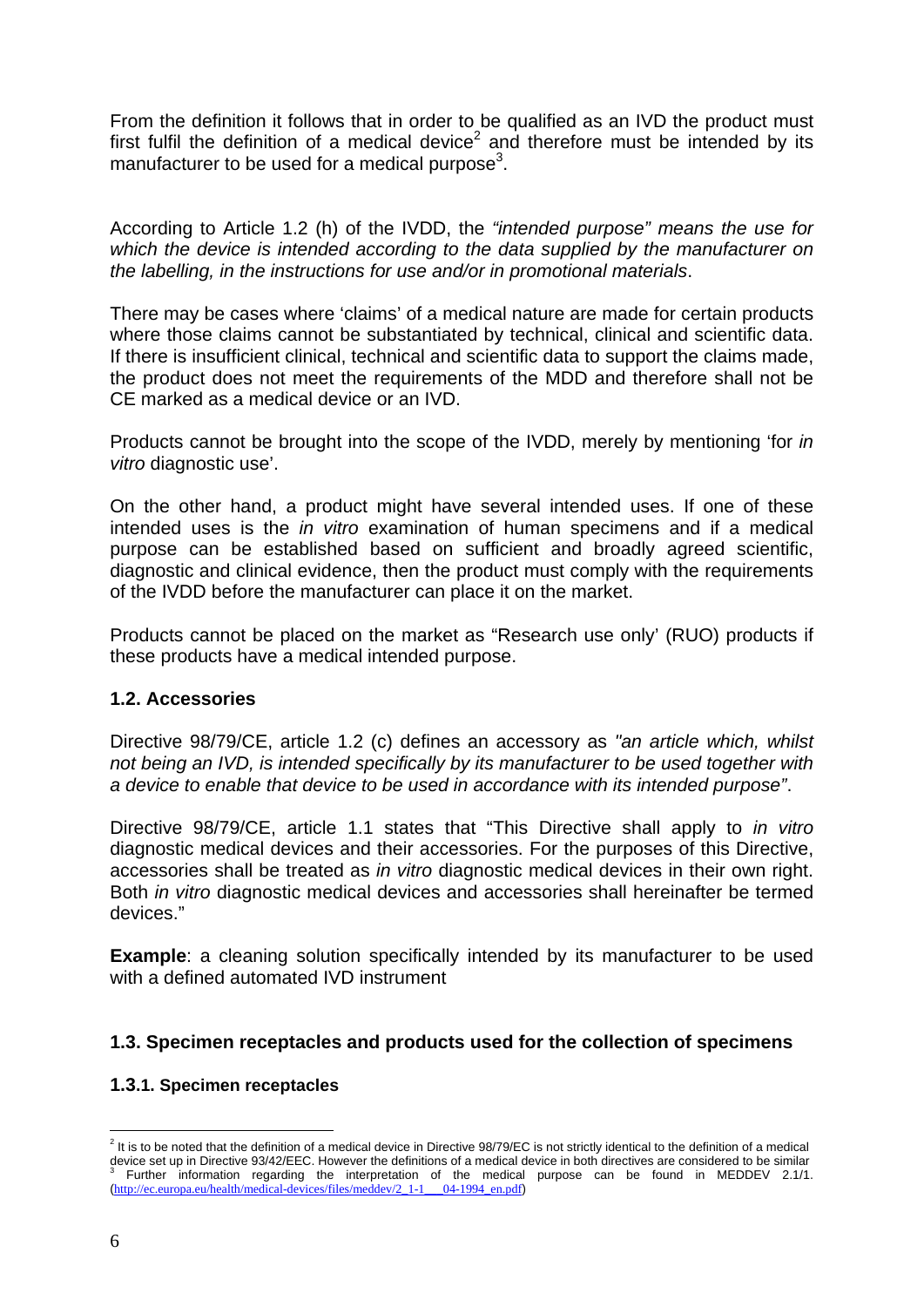Article 1(2) (b) of the IVDD states that:

*"Specimen receptacles are considered to be in vitro diagnostic medical devices.* 

*'Specimen receptacles' are those devices, whether vacuum-type or not, specifically intended by their manufacturers for the primary containment and preservation of specimens derived from the human body for the purpose of in vitro diagnostic examination."* 

#### **Notes**:

(a) the word "primary" does not necessarily refer to the initial or first container of the specimen in point of time, but rather to a container that is intended by its manufacturer to mainly come into direct contact with the specimen and which could therefore affect the specimen, and

(b) the word "preservation" does not imply that the receptacle has to contain a specimen preservative, but that the receptacle is intended to protect the specimen, for example, from temperature fluctuations, from light, from physical breakage, etc.

This specific intended use shall be clearly indicated on the labelling and any associated promotional literature for the product. The manufacturer must also have evidence and technical documentation to support this use for the product.

It is possible that more than one specimen receptacle is involved in the collection, transport and storage of an individual specimen. In such cases the manufacturer of each receptacle must have evidence of compliance with the IVDD.

Other glass or plastic tubes, cups, cuvettes or other receptacles into which the specimen is placed during the analytical process (by aliquoting or otherwise), are not considered to be 'specimen receptacles' within the meaning of the IVDD. They are considered to be general laboratory equipment.

*Examples*:- Blood collection tubes, urine sample containers are considered as IVDs.

Specimen receptacles with an invasive body contact should be handled in the same way as described in chapter 1.3.2.b.

#### **1.3.2. Products used to obtain specimens**

a) Without intended direct contact with the human body

A product intended to transfer the sample, but which is not specifically intended by its manufacturer for the primary containment and preservation of specimens derived from the human body for the purpose of *in vitro* diagnostic examination, is usually not considered to be an IVD (*e.g.* plastic pipettes to transfer blood drop from finger to rapid test)

b) With intended direct contact with the human body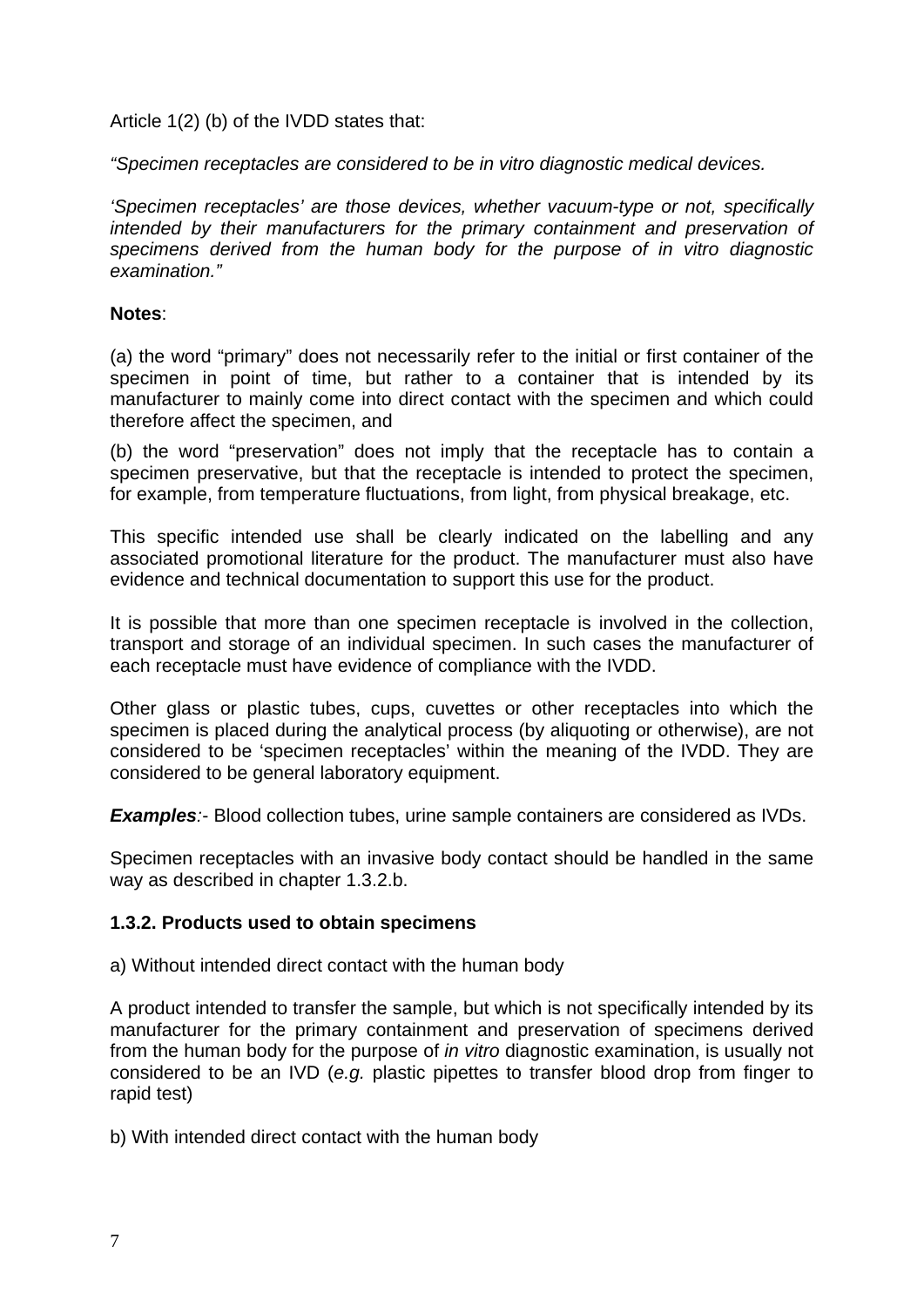Invasive sampling devices or those which are directly applied to the human body for the purpose of obtaining a specimen within the meaning of Directive 93/42/EEC shall not be considered to be accessories to *in vitro* diagnostic medical devices (Art 1.2.c) (e.g. needles, lancets, lancing devices, mouthtubes, swabs, urine collection bags for babies). These products are regarded as being devices within the scope of Directive 93/42/EEC.

## **1.4. Products for general laboratory use**

Article 1(2) (b) of the IVDD states that:

*"Products for general laboratory use are not in vitro diagnostic medical devices unless such products, in view of their characteristics, are specifically intended by their manufacturer to be used for in vitro diagnostic examination."* 

The qualification provided for in the Directive is where, on the basis of its characteristics, a manufacturer specifically intends that the product should be used for *in vitro* diagnostic examination. In this case, the product becomes an *IVD* and must comply with the applicable essential requirements of the IVDD and therefore must be CE marked.

If, however, the product does not possess specific characteristics that make it suitable for one or more identified *in vitro* diagnostic examination procedures, then the manufacturer is not allowed to qualify its product as an IVD. A manufacturer is not allowed to affix the CE mark on a piece of general laboratory equipment as a marketing claim. Merely adding the statement "for *in vitro* diagnostic use" to a product is not sufficient to qualify a product as an IVD.

Products used *in vitro* in the preparation of samples that have been obtained for examination are considered neither as IVD nor as accessories and fall outside the scope of the Directive unless, based on their characteristics, they are specifically intended for a particular IVD test. The validation of this specific combination shall be clearly documented in the technical documentation.

*Examples of product of general laboratory use and IVD medical devices:* 

|                         | Laboratory use product      | <b>Covered by IVD Directive</b>   |
|-------------------------|-----------------------------|-----------------------------------|
| <b>Centrifuges</b>      | General centrifuges,        | Hematocrite centrifuge            |
|                         | cytospin                    |                                   |
| <b>Pipettes</b>         | General purpose pipettes    | <b>Blood coagulation pipettes</b> |
|                         | (e.g. single or multiple    | with automatic timing             |
|                         | pipettes, plastic pipettes, | (Accessory of                     |
|                         | Pasteur pipettes)           | coagulometer)                     |
| <b>Tubes and flasks</b> | Erlenmeyers, plastic tubes  | Blood collection tubes,           |
|                         |                             | urine sample containers           |
| <b>Plates</b>           | Empty ELISA plates,         | Coated microtiter plates          |
|                         | empty Petri dishes,         | for the diagnosis of Lyme's       |
|                         |                             | disease                           |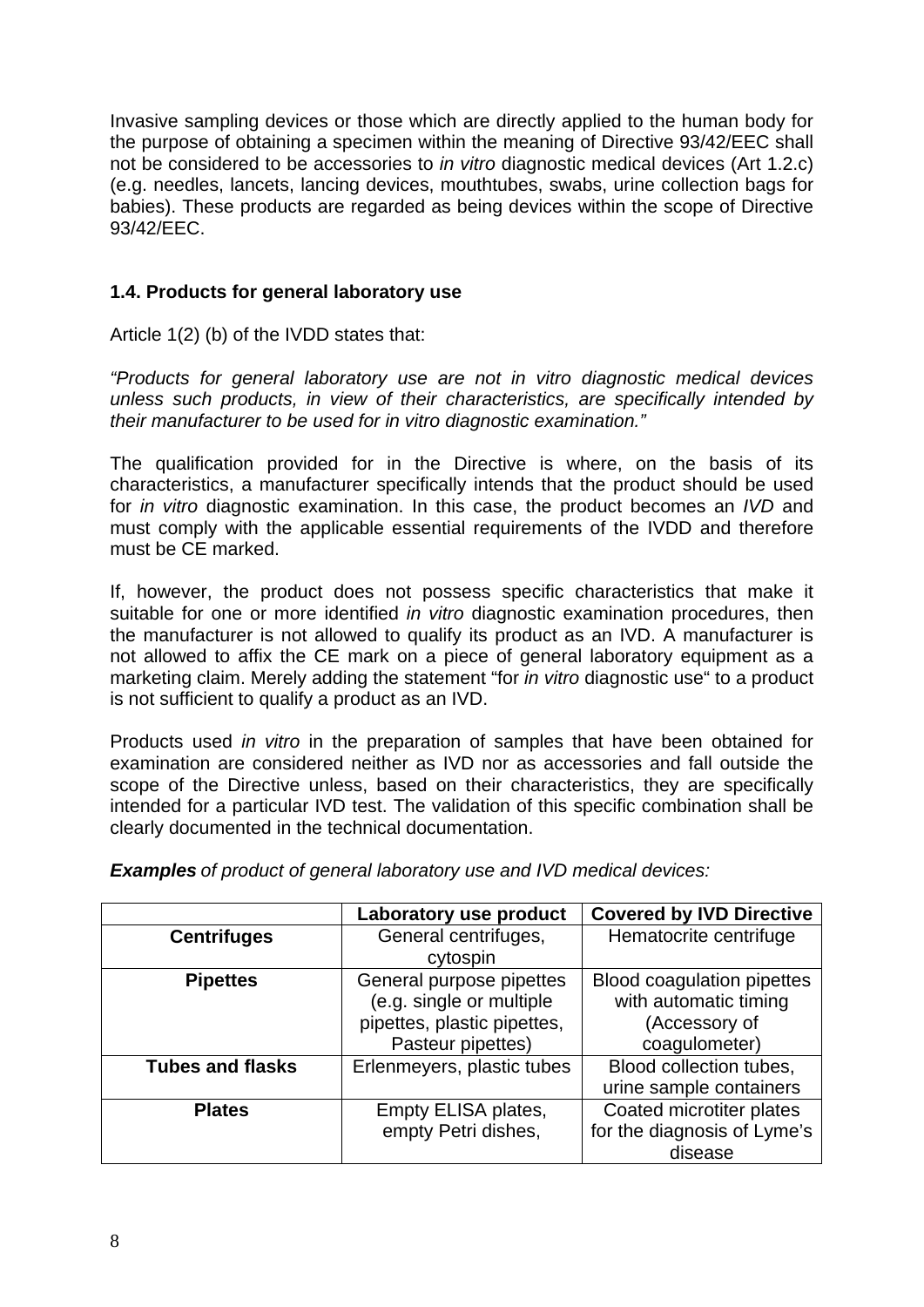| <b>Nucleic Acid extraction</b><br>products | DNA and RNA extraction<br>kits that only provide a<br>specimen without an<br>intended IVD detection<br>combination                                                              | DNA and RNA extraction<br>kits intended to provide a<br>specimen to be used with<br>an IVD device (validation<br>for at least one<br>combination is to be<br>provided) |
|--------------------------------------------|---------------------------------------------------------------------------------------------------------------------------------------------------------------------------------|------------------------------------------------------------------------------------------------------------------------------------------------------------------------|
| <b>General equipment</b>                   | Scales, balances,<br>microtomes, incubators,<br>sterilizers for laboratory<br>equipment, paraffin<br>embedding machine,                                                         |                                                                                                                                                                        |
| <b>HPLC products</b>                       | size-exclusion HPLC<br>columns                                                                                                                                                  | <b>HPLC columns for IVD</b><br>purposes: e.g. HbA1c                                                                                                                    |
| <b>Detection equipment</b>                 | Mass spectrometer,<br>spectrophotometers,<br><b>ELISA readers providing</b><br>raw data which is not<br>readily readable and<br>understandable by the<br>user (e.g. peaks, OD). | McFarland bacteria<br>density testing                                                                                                                                  |
| <b>Others</b>                              | Foetal calf serum, cell<br>culture media, fixation<br>solution, mounting media,<br>buffers (e.g. PBS),<br>chemicals (e.g. sulphuric<br>acid, formol, water)                     |                                                                                                                                                                        |

(This table contains a non-exhaustive list of examples).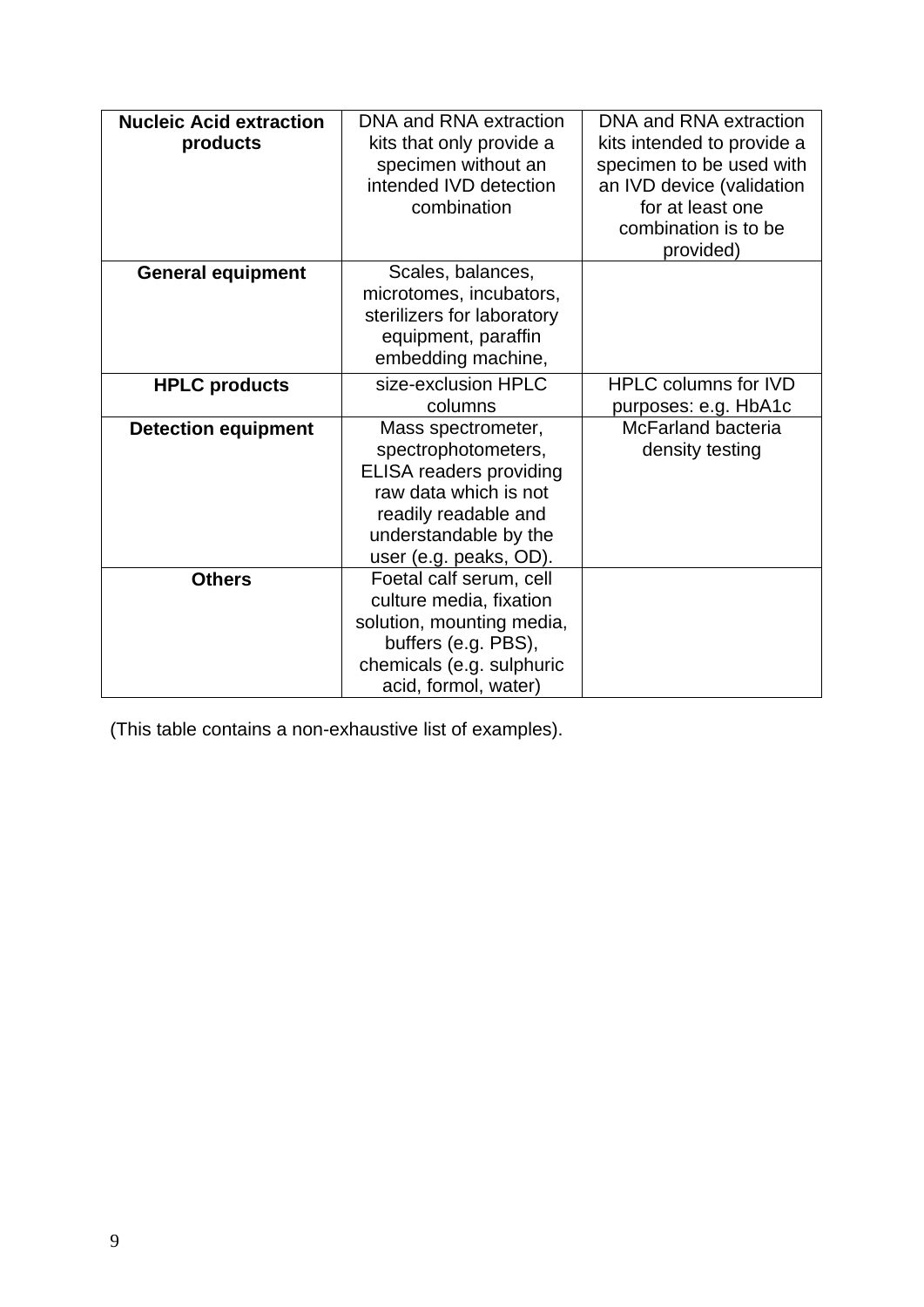## **1.5. Products for research use only**

For further guidance on RUO, please consult MEDDEV *2.14/2 rev.1: IVD Guidance: Research Use Only products4*

## **1.6. IVD kits**

The definition of an IVD includes 'kit' as being an IVD in itself. The IVDD does not give a definition of 'kit', but it is generally agreed that a 'kit' consists of more than one component that are made available together and intended to be used to perform a specific IVD examination.

A whole product combination, placed on the market as a single product, shall be treated as a 'kit' and fulfil the requirements of the IVDD, if the principal intended purpose of the whole product combination falls within the definition of an IVD.

The combined use of the products contained in the 'kit' shall be validated by the manufacturer of the kit during the conformity assessment procedure.

The 'kit' shall be classified and assessed for its conformity to the requirements of the IVDD, according to the principal intended purpose of the whole product combination and must be CE marked and labelled under the IVDD (Annex I, B, ER 8.4).

A 'kit' with a principal intended purpose falling within the definition of an IVD medical device may contain:

a) IVD medical devices (*e.g.* antibody, antigen, coated ELISA plates, specimen receptacles), which may be either:

- $\triangleright$  CE marked under the IVDD in their own right allowing them to be also marketed separately, or
- $\triangleright$  not CE marked,
- $\geq$  a combination of both CE marked and not CE marked.

b) a combination of IVD medical devices and :

- ¾ medical devices (*e.g*. lancet, swab), which must be CE marked according to Directive 93/42/EEC;
- ¾ other products, such as products for general laboratory use (*e.g.* pipette for transferring a patient sample), which shall not be CE marked;
- ¾ food products (*e.g.* chewing gum added for inducing a patient reaction in order to obtain a specific sample), which shall not be CE marked.

**Note**: while the CE marking of the kit ensures its free movement within the European Union (subject to language requirements), this is not automatically the case for medicinal products. This should be considered separately under the relevant medicinal product legislation.

1

<sup>&</sup>lt;sup>4</sup> http://ec.europa.eu/health/medical-devices/files/meddev/2\_14\_2\_research\_only\_product\_en.pdf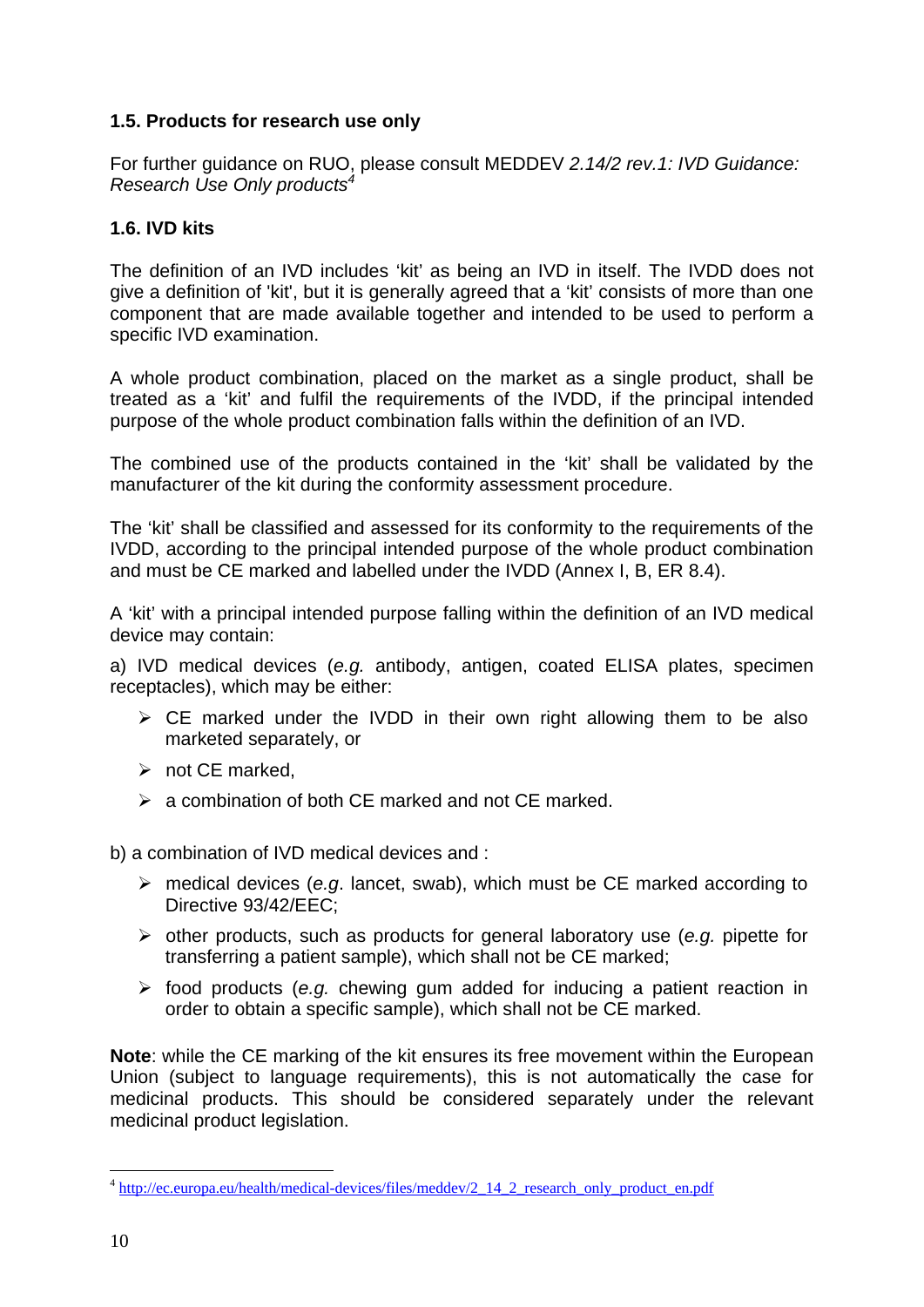**Note**: the 'kit' shall fulfil in its own the requirements regarding the 'Information supplied by the manufacturer' (IVDD, Annex I,B,8) and must be CE marked, but shall not bear an additional CE marking on the outer packaging for the medical devices included in the kit.

**Note**: the qualification either as a 'procedure pack', according to MDD or as a 'kit' according to IVDD should be based on the *principal intended purpose* of the whole product combination. If the whole product combination is qualified as a 'procedure pack', this will comply with the requirements set in the Medical Device Directive 93/42/EEC. When IVD components are included in the procedure pack, they shall fulfil the requirements of the IVD Directive 98/79/EC.

|                                 | <b>IVD</b>    | <b>Remarks</b>                       |
|---------------------------------|---------------|--------------------------------------|
| Calibrators/Controls included   | Kit is an IVD | Calibrators and controls with        |
| in the kit                      |               | assigned values must be traceable    |
| Stand alone                     | <b>IVD</b>    | Calibrators and controls             |
| calibrators/controls (either as |               | with assigned values must            |
| part of a kit or provided       |               | be traceable                         |
| separately) used to             |               | If the control material includes     |
| confirm/define the validity     |               | control values for parameters listed |
| criteria of one or several IVD  |               | in List A or List B of Annex II, the |
| assay                           |               | control material shall be classified |
|                                 |               | according to the highest             |
|                                 |               | classification                       |
| Specific EQA materials          | Not IVD*      | Reference Recital (9) of             |
| including materials (stand      |               | 98/79/EC                             |
| alone calibrators) used for an  |               |                                      |
| external quality assurance      |               |                                      |
| system                          |               |                                      |
| Reference material of           | Not IVD       | Metrological traceability            |
| higher order                    |               | required                             |
|                                 |               |                                      |

## **1.7. Control Materials**

*\* When External Quality Assessment organisations make available these EQA materials for internal control, national calibration materials, etc, outside of the scope of EQA schemes, these materials are considered as IVD medical devices. In that case, EQA organisations would be considered as manufacturers and the products must be CE marked under the IVD Directive.* 

## **2. Specific cases on qualification**

## **2.1. Microbiological culture media**

In order to be qualified as an IVD, the culture media must be specifically intended, designed and validated to provide information concerning a physiological or pathological state, on specimens derived from the human body.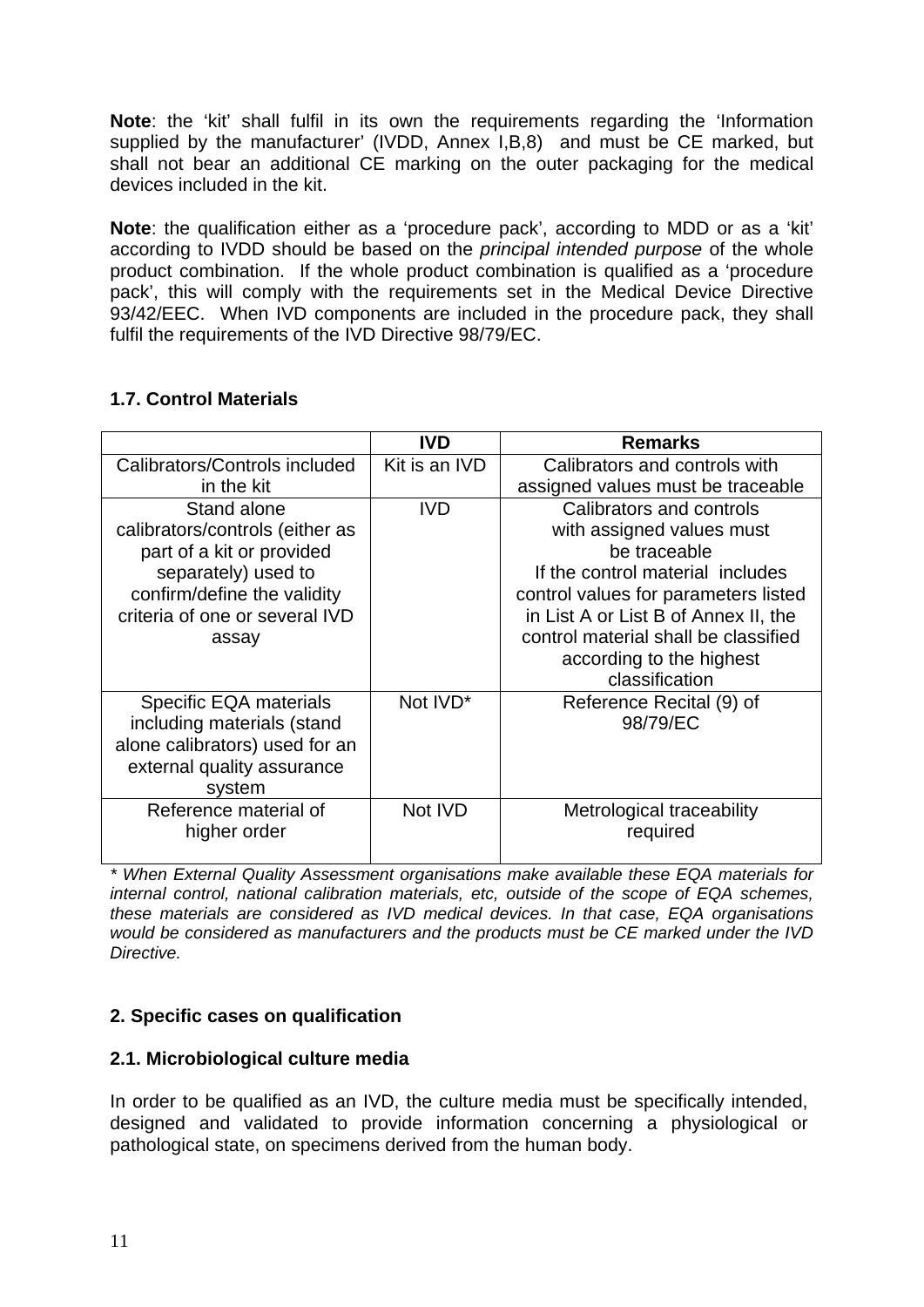Such qualification for culture media includes elements that should be available to the user, such as:

- − the type of information provided by the IVD (presence, characteristics and typing of micro-organisms) for medical purposes;
- − indication of the appropriate type of human specimens required (general or specific like blood or urine);
- − any specific specimen collection, transport and storage requirements (*e.g.* sterile collection for blood culture);
- − manufacturer batch release criteria.

Culture media without any specific medical intended purpose are not qualified as an IVD.

Powder culture media will also be considered as an IVD if the above mentioned conditions are fulfilled.

It should be noted that powder bulk components of microbiological culture media are not considered to fall under the scope of the IVD Directive.

## **2.2. Stains**

In order to be qualified as IVD, stains used in histology and microbiology (*e.g.*  smears and tissue sections) must be intended to provide information concerning a physiological or pathological state on specimens derived from the human body. Claims must be supported by a validation dossier.

Such qualification includes elements that should be made available to the user, such as:

- − the type of information provided by the IVD for medical purposes (characteristics and performance of the stains, specific identification by the stains)
- − indication of the appropriate type of human specimens required
- − any specific specimen collection, transport, storage and preparation requirements

A stain without any specific medical intended purpose is not qualified as an IVD.

## **2.3. Devices with an invasive body contact for IVD purposes**

Some devices may in a single product incorporate both specimen collection and analytical functions. These devices may be 'borderline' between the MDD and the IVDD because they are in contact with the body and/or are invasive. Their intended purpose is to be used for the examination of specimens derived from the human body for the purpose of providing information.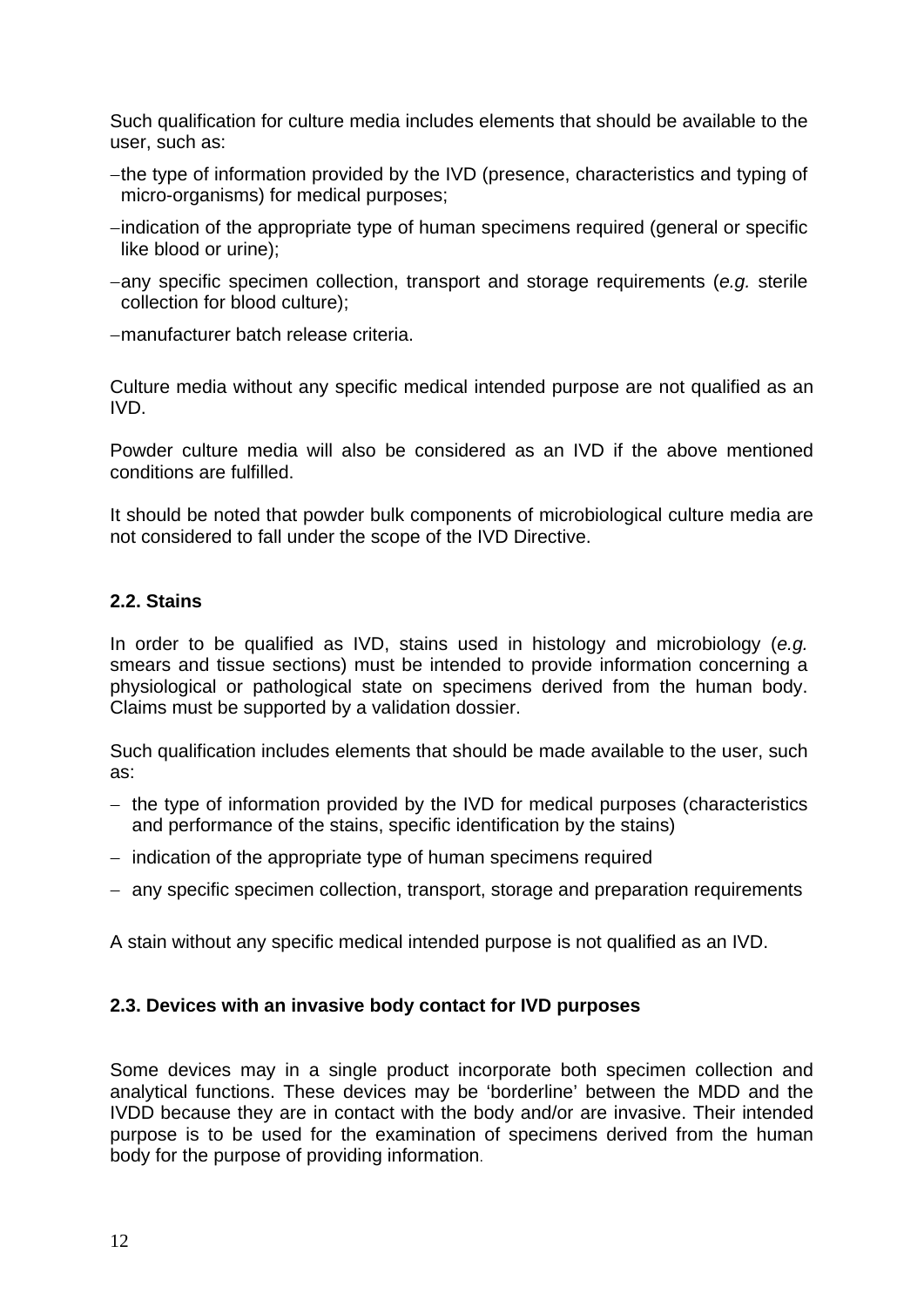These borderline cases should be treated on the basis of their principal intended purpose. Thus, where the principal intended purpose of the product is to be used *in vitro* for the examination of specimens derived from the human body for the purposes of providing information according to the definition of an IVD, the IVDD would apply. In that case, due to the invasive characteristics of the IVD, special care has to be applied for essential requirements 1 and 2 of Directive 98/79/EC which include all risks for patients. In that respect, the respective essential requirements of MDD should be taken into account, namely the requirements regarding the sterility, biocompatibility and toxicity.

Devices which involve contact with the human body in order to **obtain continuous specimen collection** are not considered to be IVD.

## **Examples:**

A device involving the vacuum suction of saliva into the integrated handle of a device which contains reagent material (*e.g.* for the detection of HIV).

The use of such a device involves the penetration of the device into a body orifice for the collection of the specimen and this may appear to make it a medical device within the scope of the MDD. However, its principal intended purpose is the provision of relevant information by the *in vitro* examination of the specimen derived from the patient. The device's brief contact with the patient or penetration into the patient's body to collect the specimen is subsidiary and incidental to its principal intended purpose.

Mouth and other swabs having integrated reagents or reagent areas are IVD's because their principal intended purpose is to provide information relevant to the medical purposes specified in Article 1.2 (b). But in the case they are invasive, they have to fulfil the relevant essential requirements of the MDD.

If the swab doesn't include the measuring or detection function, it would be considered as invasive sampling device and therefore qualified as a medical device.

A continuous blood glucose monitoring system (Holter) that includes a subcutaneous catheter to provide a supply of the patient's specimen to an external analysing instrument is a medical device not an IVD because, during the *in vitro* measuring function, a surgically invasive contact with the patient is necessary in order to obtain a continuous specimen flow. In this case, the analytical function is carried out at the same time as the continuous specimen collection. There is no dissociation of the specimen from the patient and therefore the analytical function cannot properly be regarded as being "*in vitro*". Such a device would therefore be a medical device within the scope of the MDD.

#### **2.4. Devices where no specimen is involved**

Some diagnostic medical devices function without the need of a containable specimen taken from the patient.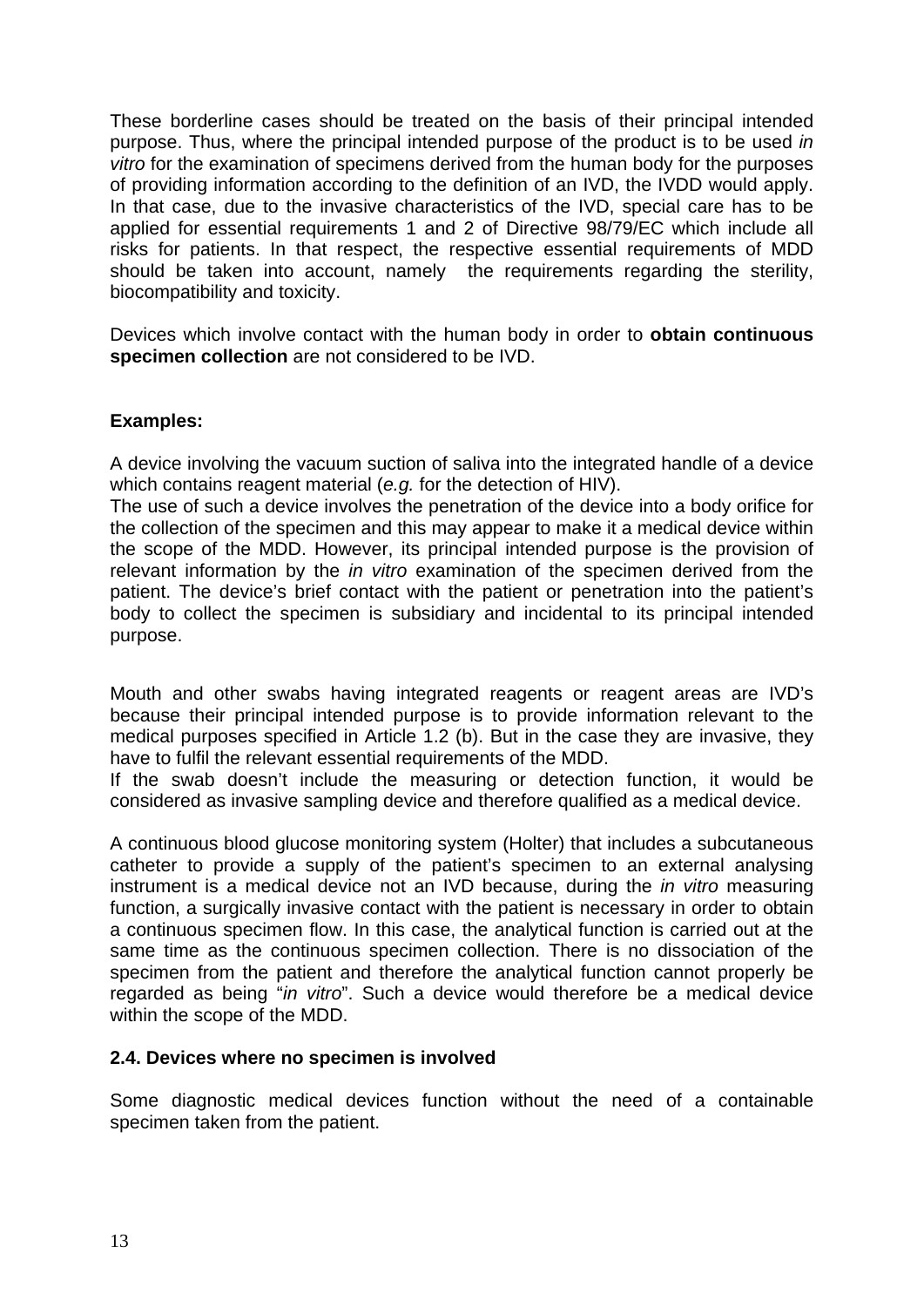The definition of an *in vitro* diagnostic medical device states that IVD medical devices are "intended by the manufacturer to be used in vitro for the examination of specimens, *derived from the human body*". Therefore, if no sample is *'derived from the human body'* the device is not considered to be an IVD. Such products shall be qualified as medical devices.

## *Examples:*

A non-invasive medical device for the detection of blood glucose by energy emission (*e.g.* near infra-red energy) is not an IVD because no specimen derived from the human body is involved, but is a medical device within the scope of the MDD.

A pulse oxymeter emitting light through the fingertip and absorbing infrared light, to measure the oxy/deoxyhemoglobin ratio falls within the scope of the MDD. There is no specimen derived from the patient involved.

## **2.5. Devices involved in biological or chemical warfare**

Devices for detection of agents of biological or chemical warfare in the environment are not IVD because they do not have a medical purpose*.* 

If however, the *in vitro* examination of human specimens for the detection of biological or chemical warfare agents with a medical purpose is one of the intended uses of a specific product, the IVDD will apply.

#### **2.6. Devices to be used in law enforcement**

Devices intended to be used only in the course of law enforcement or other nonmedical purposes, for example paternity tests or tests for detecting drugs abuse/alcohol, are not qualified as IVD.

If however, the *in vitro* examination of human specimens with a medical purpose is one of the intended uses of a specific product, the IVDD will apply.

#### **2.7. Relation with the Biocides Directive 98/8/EC**

The products falling within the scope of the IVDD are excluded from the scope of Directive 98/8/EC. Directive 98/8/EC is currently under revision.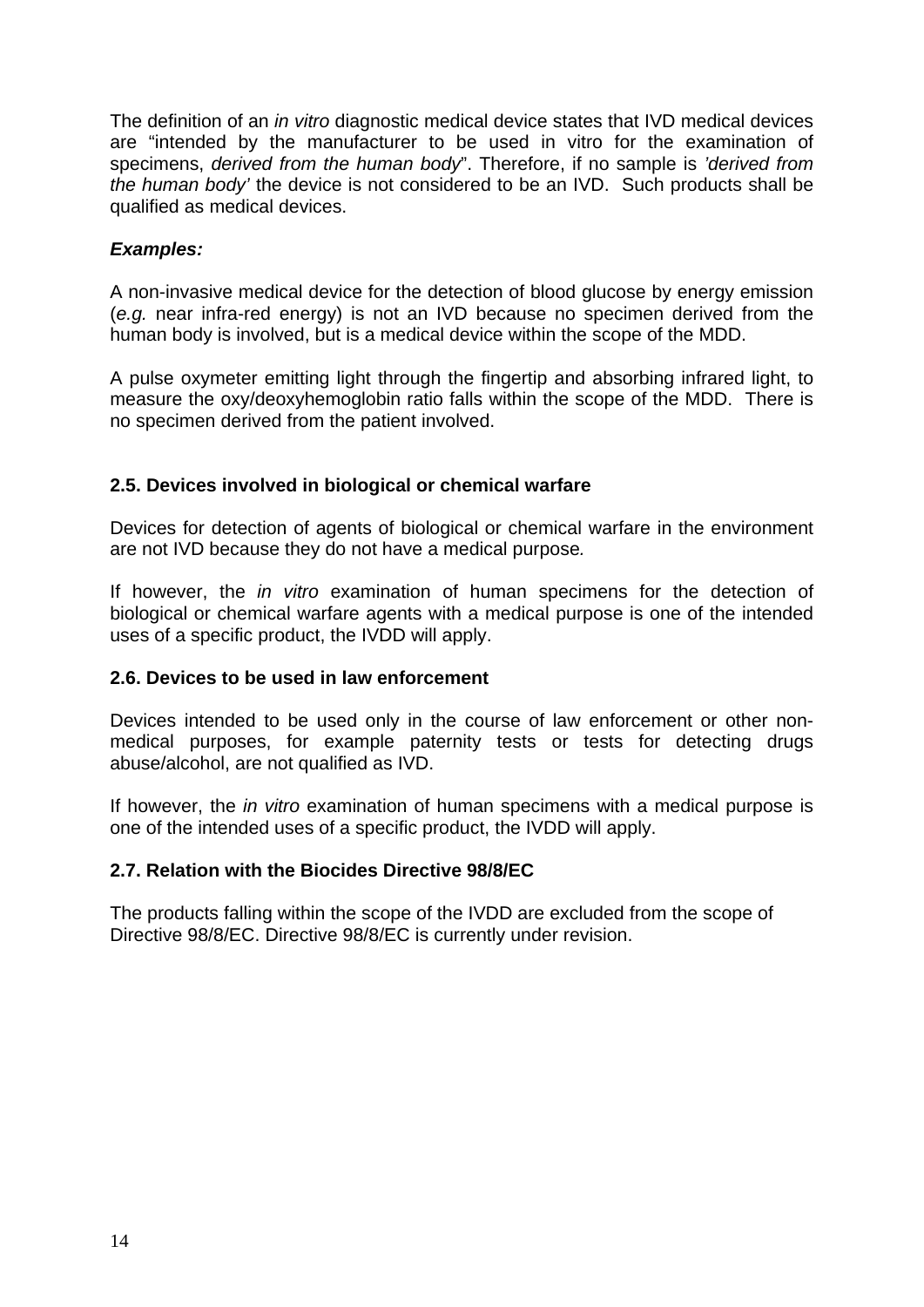## **Part B – Classification**

## **1. General principles on Classification**

The *in vitro* diagnostic medical devices are classified into **two main product classes**:

- the large majority of devices does not constitute a direct risk to patients or public health and are used by competently trained professionals, and the results obtained can often be confirmed by other means, the conformity assessment procedures can be carried out, as a general rule, under the sole responsibility of the manufacturer being this IVD medical devices currently named as "general IVD".

IVD intended to be used by lay persons are currently named as "self-testing IVD" and have specific requisites in the Directive regarding both the conformity evaluation procedure, with notified body intervention, and the user information essential requirements;

- the IVD for which the correct performance is essential to medical practice and the failure of which can cause a serious risk to individual patients health or public health were defined as high-risk IVD and are currently listed in annex II, list A and list B, of the Directive, and have specific requisites in the Directive regarding both the conformity evaluation procedure, with notified body intervention.

The IVD listed in Annex II list A are mainly used in blood transfusion, for the prevention of transmission of HIV and certain types of hepatitis and require a conformity assessment guaranteeing an optimum level of safety and reliability, having to fulfil the common technical specifications for their performance evaluation and re-evaluation;

According to Article 1.1 of Directive 98/79/EC, accessories shall be treated as *in vitro*  diagnostic medical devices in their own right. Therefore the system of classification described in Annex II of Directive 98/79/EC applies equally to accessories.

## **1.1. Interpretation of Annex II, list A**

#### **1.1.1. Interpretation of "marker of infection" wording**

Annex II list A of Directive 98/79/EC states that *"the lists of devices referred to in article 9(2) and (3) includes ….reagents, and reagents products, including calibrators and control materials for the detection, confirmation and quantification in human specimens of markers of HIV infection (HIV1 and 2), HTLV I and II, and Hepatitis B, C and D."* 

It appears necessary to clarify the meaning of the word "markers of infection".

A "marker of infection" is considered as a substance that can be determined and/or be measured objectively and is an indicator of an infectious disease process. A target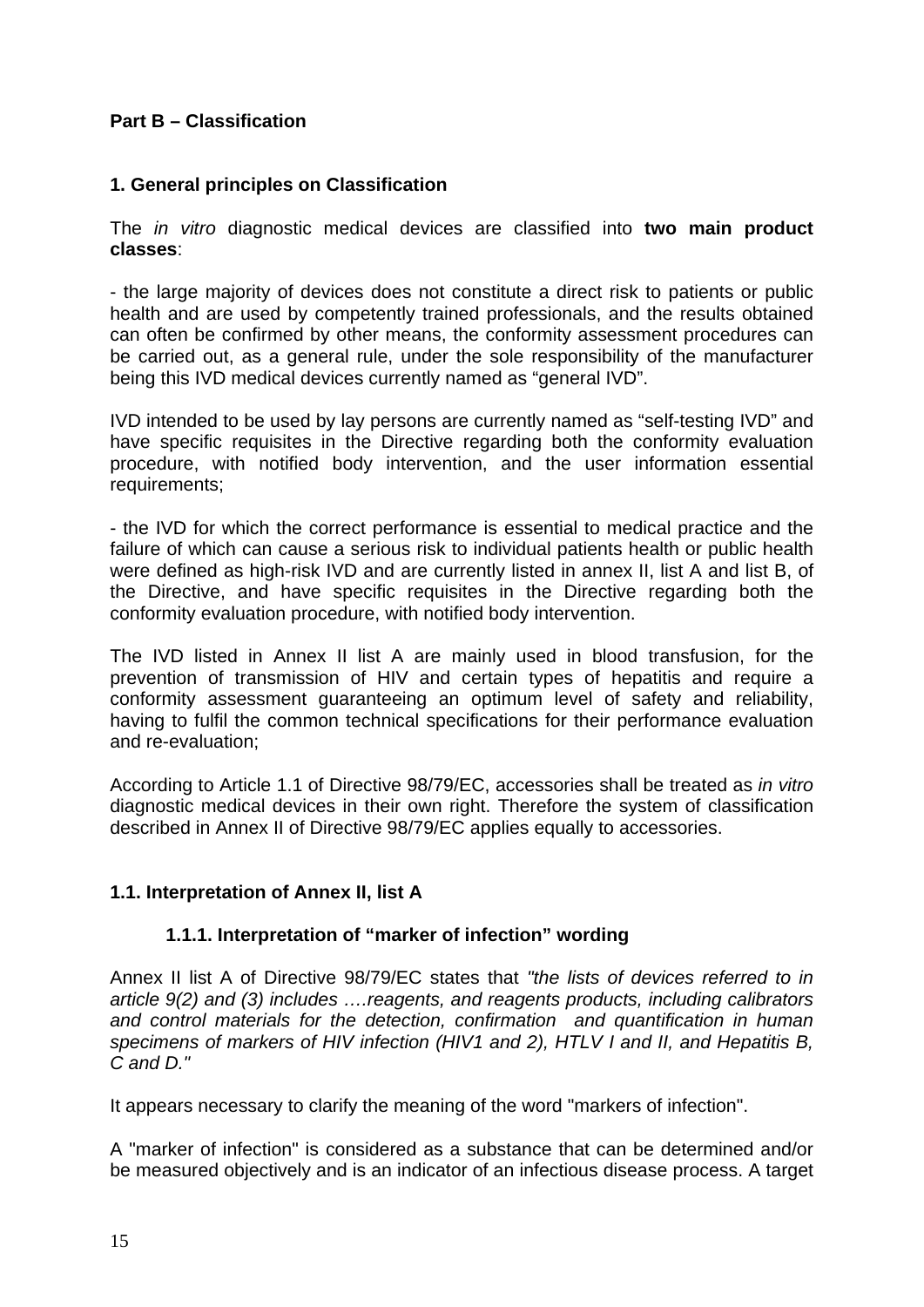marker may be a biochemical entity, genetic profile, nucleic acid, antigen, antibody, virus, bacteria or other substance.

## **1.1.2. Clarification of "rare" blood groups and subgroups**

 Annex II List A includes reagents for determining blood groups of 'ABO system, rhesus (C, c, D, E, e) and anti-Kell.

Questions have arisen as to the scope of devices and reagents covered and in particular so called "rare" blood groups and subgroups.

List A refers to:

*"Reagents and reagent products, including related calibrators and control materials, for determining the following blood groups: ABO system, rhesus (C, c, D, E, e) anti-Kell".* 

The use of the word '*system'* appears to have led to some confusion.

The table below defines reagents and devices that are included within Annex II List A. These reagents are used for the routine determination of ABO, Rh and K types.

| <b>TABLE 1 – Reagents</b><br>covered by Annex II, List A<br><b>Annex II List A</b><br><b>Terminology</b> | <b>Reagents &amp; Devices</b><br>Included* | <b>Corresponding Antigen</b><br>- ISBT Nomenclature |
|----------------------------------------------------------------------------------------------------------|--------------------------------------------|-----------------------------------------------------|
| <b>ABO System</b>                                                                                        | Anti-A                                     | ABO <sub>1</sub>                                    |
|                                                                                                          | Anti-B                                     | ABO <sub>2</sub>                                    |
|                                                                                                          | Anti-AB                                    | ABO1, ABO2                                          |
|                                                                                                          | Reagent red cells for                      | Not relevant                                        |
|                                                                                                          | reverse grouping                           |                                                     |
| Rhesus $(C, c, D, E, e)$                                                                                 | Anti-D                                     | RH <sub>1</sub>                                     |
|                                                                                                          | Anti-C                                     | RH <sub>2</sub>                                     |
|                                                                                                          | Anti-E                                     | RH <sub>3</sub>                                     |
|                                                                                                          | Anti-c                                     | RH <sub>4</sub>                                     |
|                                                                                                          | Anti-e                                     | RH <sub>5</sub>                                     |
| Anti-Kell                                                                                                | Anti-K                                     | K <sub>1</sub>                                      |

*\* Reagents and devices included:* 

*This column only concerns denomination of markers based on antibody/antigen assays and does not mean to exclude devices applying other technologies for the determination of ABO system, rhesus (C, c, D, E, e) anti-Kell".* 

Other antigens, subgroups and variants of these systems are of minor importance in transfusion practice. Therefore, reagents for the characterization of these antigens are not included in Annex II. Blood grouping reagents/devices not listed in Annex II are regulated as general IVDs.